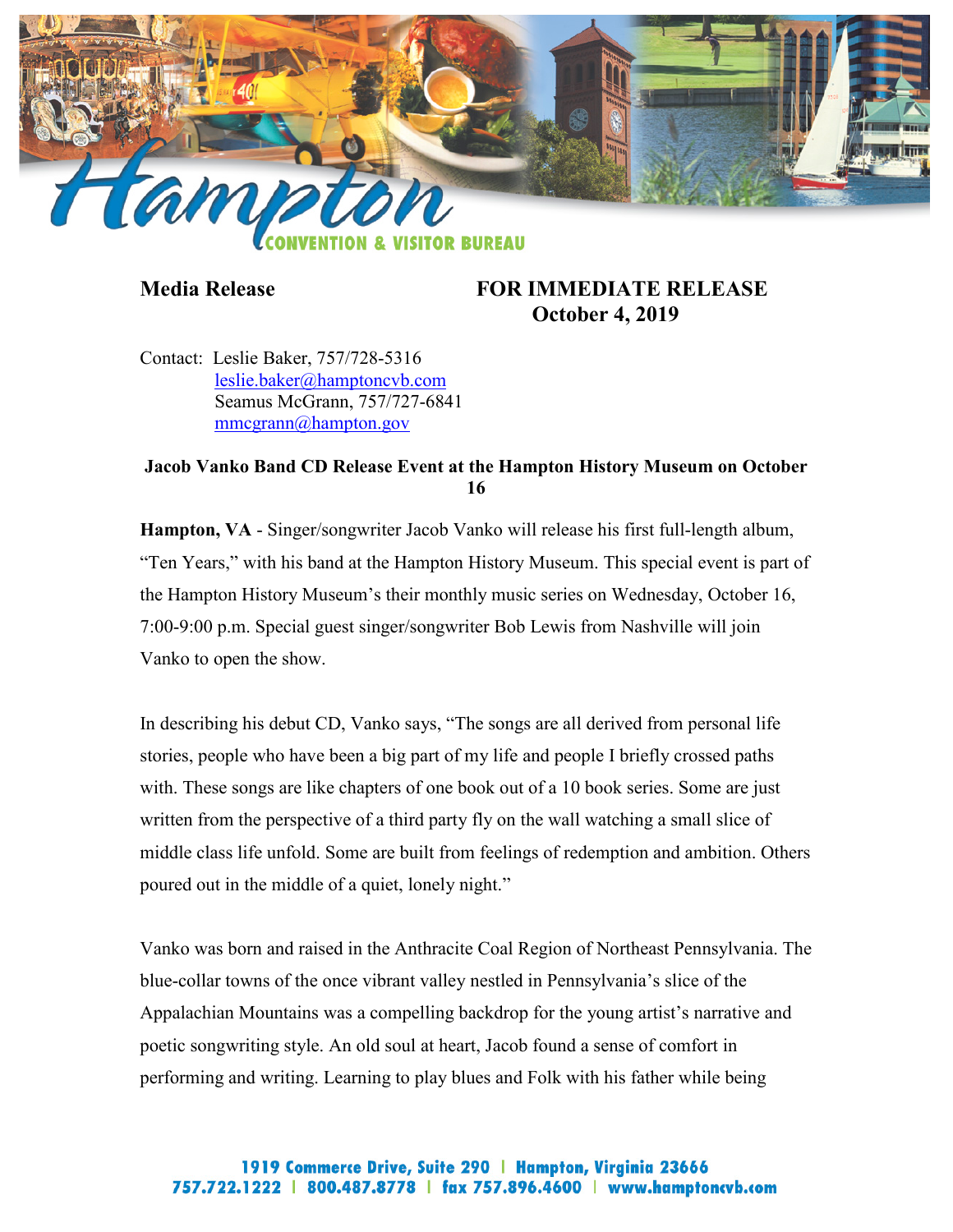influenced by classic rock and grunge made for a unique evolution in writing, composition and storytelling. Touching on observational themes from first-hand experiences brings a distinct intimacy to the songs.

When asked about his songwriting style, Vanko states, "My influences range from Bruce Springsteen and John Prine to Kurt Cobain and Eddie Vedder. I listen to all kinds of music and admire authentic songs. I'm just trying to write from my soul and mind. And my definitions of abstract things like 'soul' and 'mind' are probably different than the listener's definitions. We all hear and see things differently. That's beautiful. Humans are complex and let's take that complexity for a ride. It's not a rock album. It's not a folk album. It's not a country album. But it's also all of those."

Jakob Vanko's band is: Ben Lassiter, electric guitar, lap steel; Chris Brydge, upright bass; Dale Lazar, drums; and William Belongia, keyboard, guitar.

## **Hampton History Museum**

Museum members are free, non-members \$5. Beer and wine will be available for purchase. Proceeds benefit the Hampton History Museum. Doors open open at 6:30 p.m. for this special event. Seating and capacity are limited.

Held in the Hampton History Museum's Great Hall on the third Wednesday of each month, the Front Porch Music Series presents different genres and of music that have shaped the American soundscape and influenced talent in Hampton Roads' vibrant music scene.

The Hampton History Museum is located at 120 Old Hampton Lane in Downtown Hampton. There is free parking in the garage across the street from the museum. For more information call 757-727-1102 or visit [www.hamptonhistorymuseum.org.](http://www.hamptonhistorymuseum.org/)

Partially bordered by the Hampton Roads harbor and Chesapeake Bay, Hampton, with the 344,000 sq. ft. Hampton Roads Convention Center and the award-winning Hampton